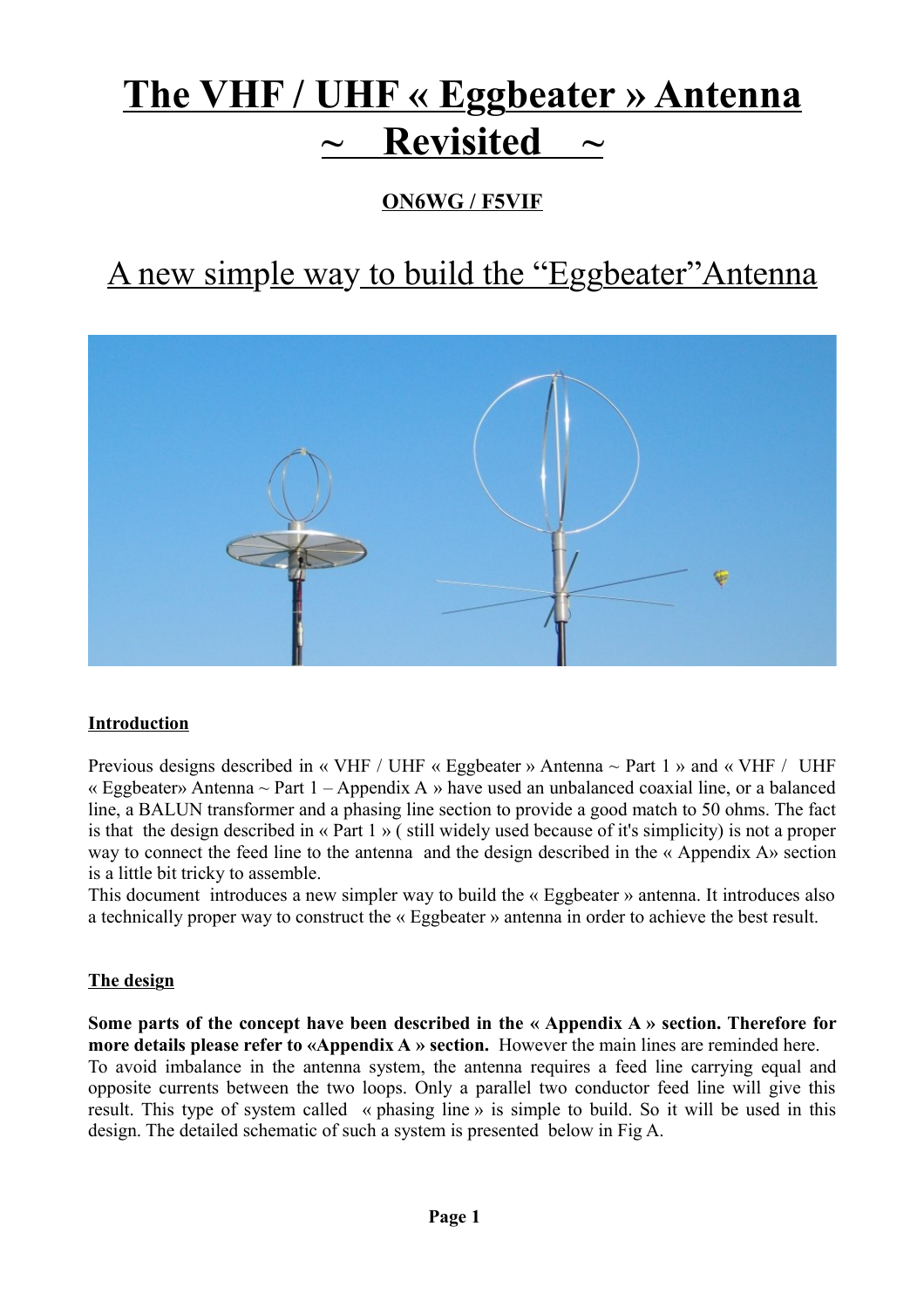#### **Note about the schematics presented below**

For clarity, Fig A and Fig B, presented below show the loops separated, but in reality they are mounted at right angles to each other and one loop is mounted inside the other one.



The loops are connected to each other with a line made of two parallel pieces of coaxial cable RG-58. These two pieces of coaxial cable are one quarter wavelength. The braids are soldered together at both end. With this type of connection the impedance of the phasing line is 100 ohms. As the loops are connected in parallel, the impedance at points  $\ll C \rightharpoonup$  and  $\ll D \rightharpoonup$  or  $\ll A \rightharpoonup$  and  $\ll B \rightharpoonup$  is 50 ohms.

#### **Phasing line calculation**

1) Impedance :

 After calculation, the impedance of the phasing line section is 100 ohms. ( Phasing line section formula : Z0=  $\sqrt{(Z_L \times Z_A)} \rightarrow \sqrt{(200 \times 50)} \rightarrow \sqrt{10000} = 100 \Omega$ ) Therefore the phasing line section can be constructed with 50 ohm coaxial cable « RG-58 ».

2) Length ( VHF Eggbeater ) :

 $[(300 / F(in MHz) : 4] \times \text{coax. velocity factor} \rightarrow [(300 / 145) : 4] \times 0.66 \approx 34.15 \text{ cm}$  $[(491.8 / F(im) \text{ MHz}) : 2]$  x coax. velocity factor  $\rightarrow [(491.8 / 145) : 2]$  x 0.66 => 13.44 inches

N.B : velocity factor for coaxial cable RG-58 : 0.66 is a usual value.

3) Length ( UHF Eggbeater ) :

 $[(300 / F(in MHz) : 4] \times \text{coax}$ . velocity factor  $\rightarrow [(300 / 435) : 4] \times 0.66 \approx 11,38 \text{ cm}$  $[(491.8 / F(in MHz) : 2] \times coax.$  velocity factor  $\rightarrow [(491.8 / 435) : 2] \times 0.66 \Rightarrow 4.48$  inches

We are now in presence of a balanced load. To avoid current flow over the outside of the coaxial shield of the feeder, and consequently, distortion of the antenna pattern, radiation loss, and elliptical polarization, this system requires a balanced feed for proper operation. Such balanced system comprising a BALUN and a « Q-Section » phasing line is described in the « Appendix A » section.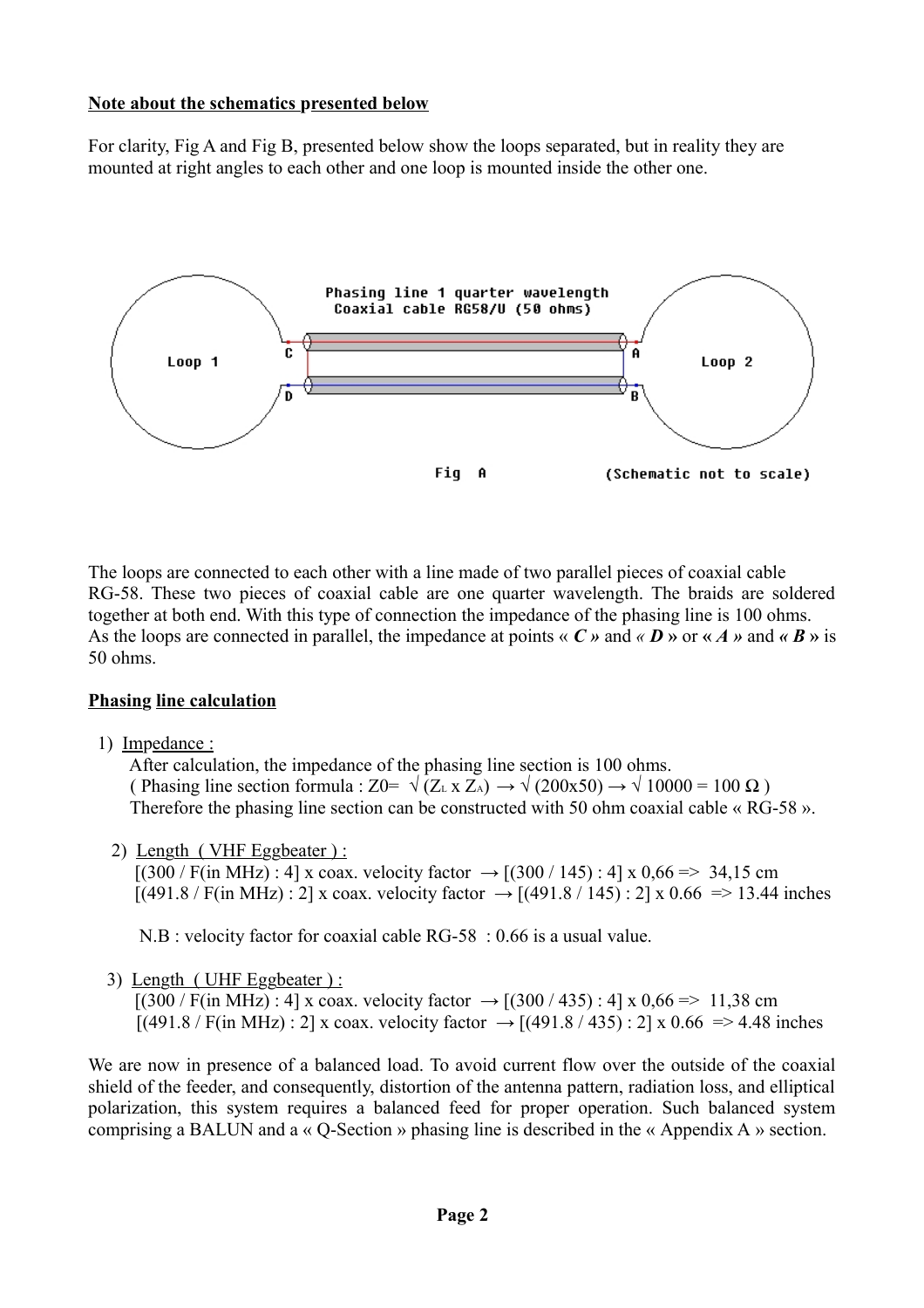Nowadays, with the development of new technologies in the field of ferrite materials, replacing a BALUN made of coaxial cable by ferrite round cable cores (sleeves) has become easy. This will simplify greatly the design of the feeding system.

To achieve the proper feeding system, a 50 ohm coaxial cable is used. Then a choke BALUN is added by slipping ferrite round cable cores over the outside of the coaxial cable and place them as close as possible to the feed point. These ferrite sleeves will stop any cable radiation. The coaxial cable will be connected at points « *A* » and « *B* » or  $C$  » and « *D* ». Such a system is shown below in Fig B.



It is beyond the scope of this article to explain how a choke BALUN made with ferrite cores is working. However, documentation on the subject can be found among the references listed at the end of this document. The development of the choke BALUN described here is based on the information found in these articles and in the technical information published by "Fair-Rite" Products Corp. This choke BALUN requires three ferrite cable cores.

#### **Using RG58 coaxial cable to feed the antenna**

Ferrite cable cores PN 2643540002 were selected for the VHF antenna design, and ferrite cable cores PN 2661540002 were selected for the UHF antenna design, both from "Fair-Rite" Products.

#### **Using RG213 coaxial cable to feed the antenna**

Ferrite cable cores PN 2643102002 can be used in the VHF antenna design and one can use ferrite cable cores PN 2661102002 in the UHF antenna design, both also from "Fair-Rite" Products.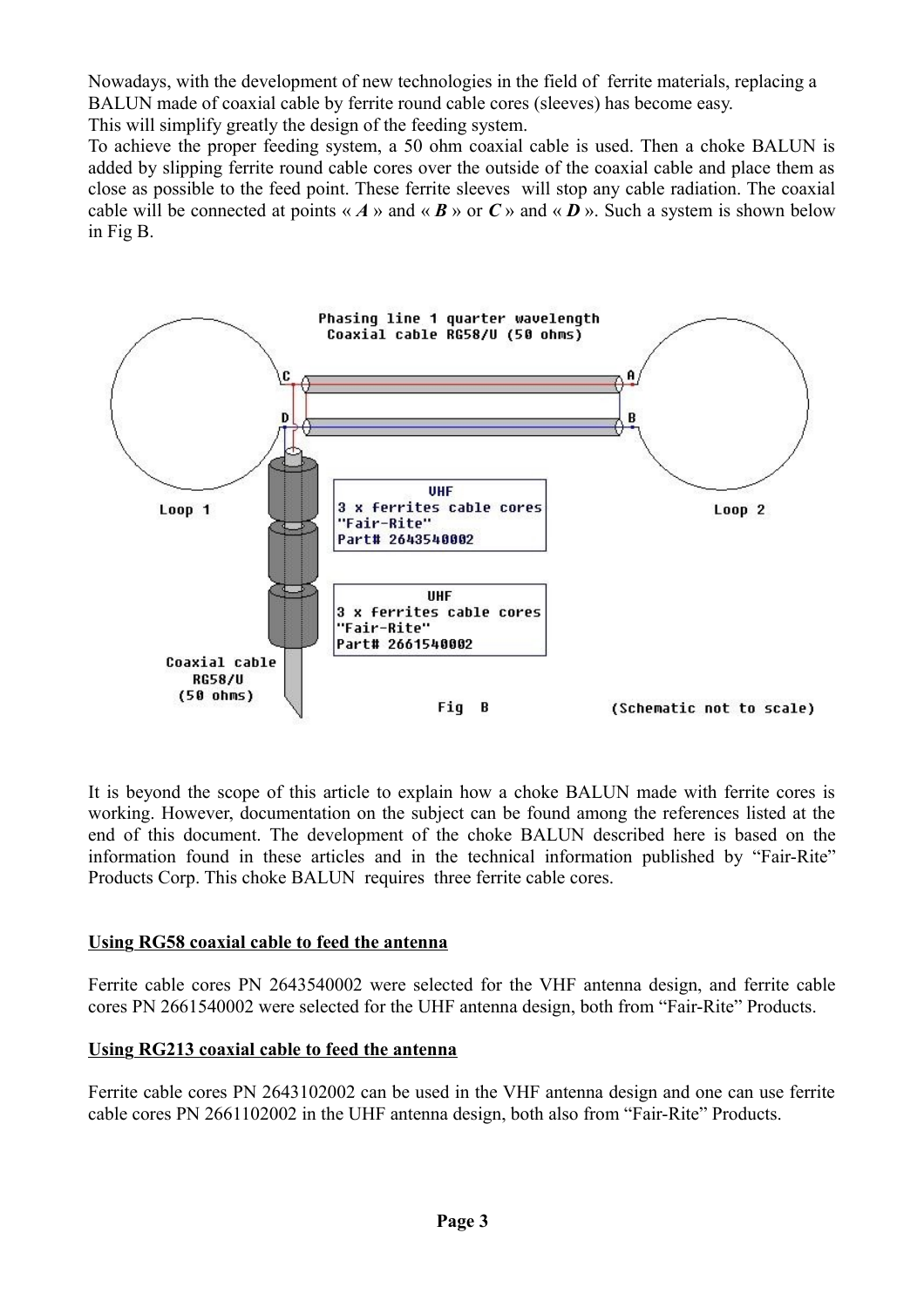

**Fig C**

Fig C shows three ferrite cable cores PN 2661540002 slipped over a RG-58 coaxial cable. The ferrite cores are fastened close to the open end of the cable. Then the open end of the cable will be connected to the UHF antenna.

#### **Power handling**

The power that can be handled by the antenna is limited by the use of ferrite sleeves. With the use of three ferrite sleeves the antenna can handle easily 40 to 50 watts. If more power is needed the temperature of the ferrite cable cores must be verified. The temperature must stay at a low level. If the temperature rises too much, one or more ferrite cable cores must be added. Adding ferrite cable cores will rise the choking impedance and consequently will reduce the common mode current. This common mode current must be reduced to such a level that the choke cannot be overheated and thus lose its properties, damage the ferrite cores or the coaxial cable.

#### **Practical test and results**

Tests have been performed on a UHF "Eggbeater" prototype antenna specially build for this purpose (see Fig D). A ground reflector was also added to the antenna. As it is seen in the table below, the antenna equipped with the parallel two conductor phasing line and a feeding system as described above provides an excellent match over the entire UHF band.

| UHF 70 cm Band / MHz |  |  |  | $\vert$ 430   432   435   436   437   438   440 |
|----------------------|--|--|--|-------------------------------------------------|
| <b>SWR</b>           |  |  |  |                                                 |

#### **Receiving signals**

A test was conducted to compare the prototype antenna with an "Eggbeater" antenna equipped with a simple 90 ohm coaxial phasing line and without ferrite cable cores at the feed point. No significant difference was found between the two signals.

#### **Transmitting signals**

A similar test was conducted during a transmission of signals. Here also no significant difference was found between the two transmitted signals.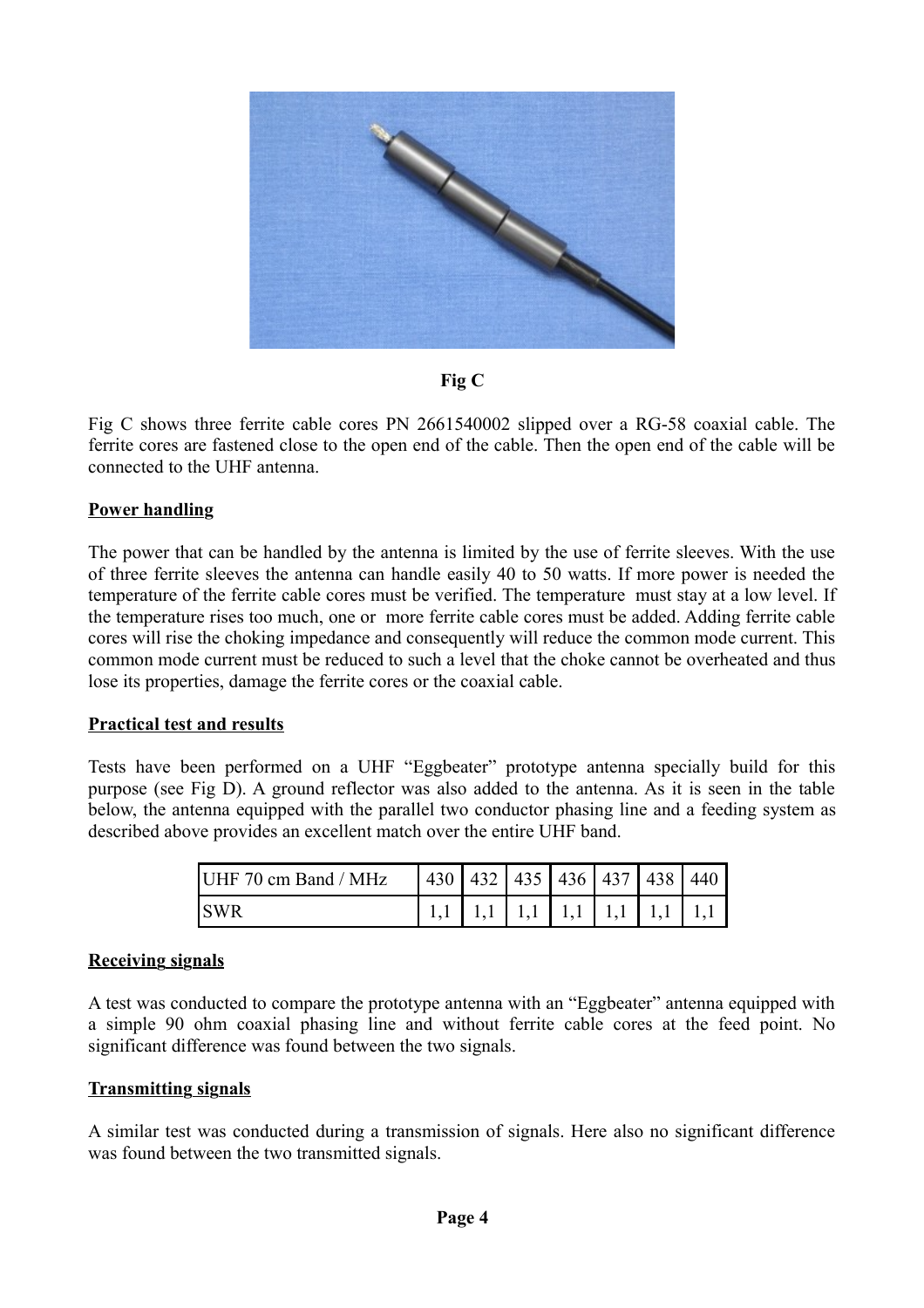

**Fig D**

Fig D shows the UHF "Eggbeater" antenna used to perform the various tests needed before the release of this article. This prototype is made of flat aluminium rod 10 mm in size.

#### **Circularity test**

A successful test of the circularity of the polarization could demonstrate the effectiveness of the ferrite cores and consequently of the entire concept.

This test is somewhat complicated to achieve. The ''Eggbeater'' antenna is horizontally polarized at low radiation angles and the circular polarization can be seen only if the observer is above the antenna. In addition, a wide open area around the antenna is required to perform reliable measurements.

To determine if the polarization is circular in this very particular case, we simply need to perform a comparative measurement between horizontal and vertical polarization. A relative measurement is sufficient. This relative measurement can be provided by the calibrated S-meter of a receiver. This measurement has to be done above the antenna under test.

However, to show the measurement of circularity in it's full value we need a baseline measurement to be performed on a reference dipole.

#### **Method of measurement**

The measurements were performed in the middle of the 70 cm UHF band.

A horizontally polarized dipole is connected to the receiver in charge of making the measurements. It is located above the "Eggbeater" antenna being tested at an almost vertical angle (87 degrees in the vertical plane) and approximately 20 meters in height.

A horizontally polarized reference dipole antenna is placed beside the "Eggbeater" antenna and is connected to a signal generator sending an unmodulated carrier of several milliwatts.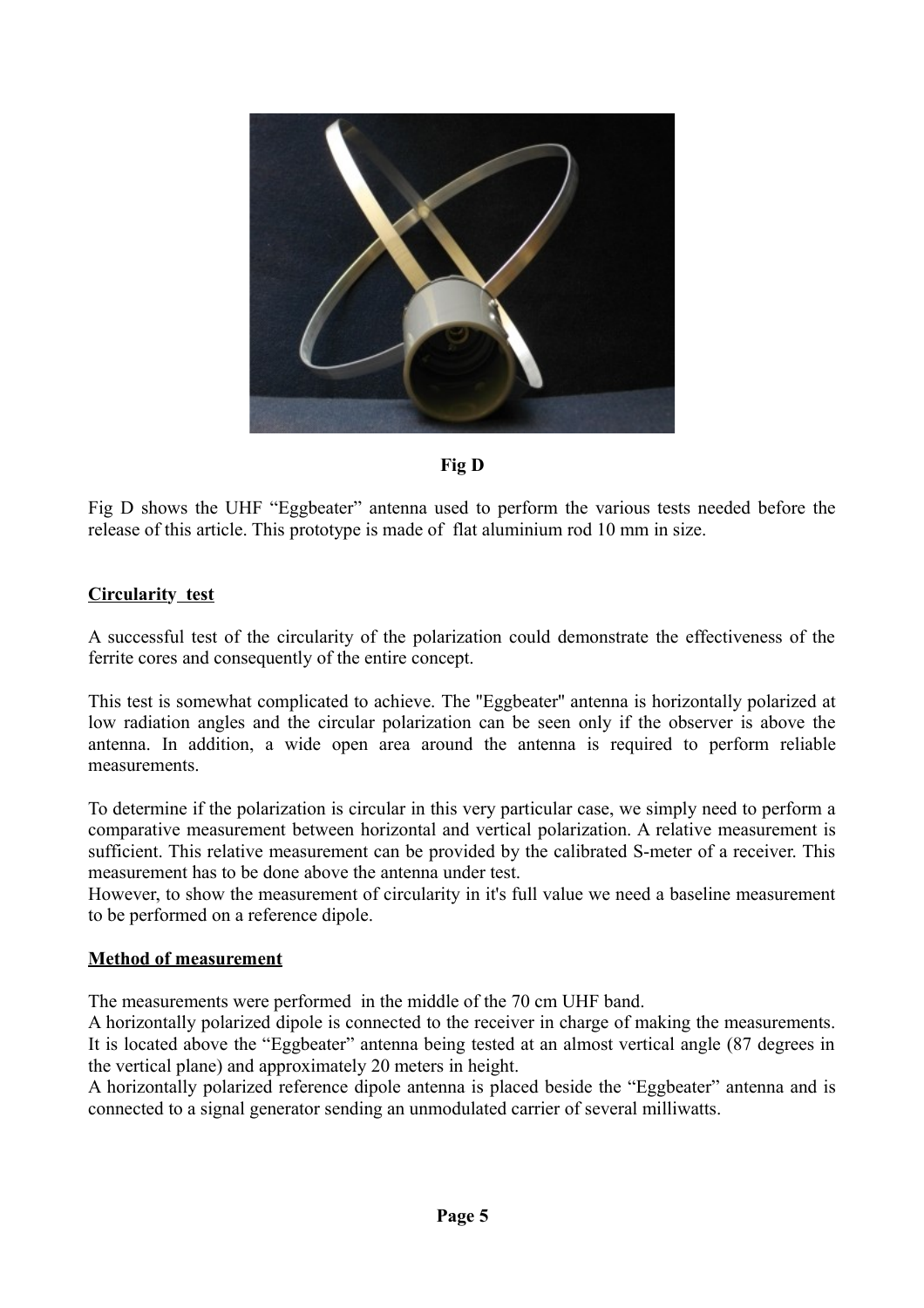The reference measurement is made between the two horizontally polarized dipoles. Signal level indicated by the S-meter :  $S$  9 + 5 dB approximately. The receiving dipole is then placed in vertical polarization. Signal level indicated by the S-meter : S 5 The difference is nearly five S-points between horizontal and vertical polarization.

The signal generator is then connected to the "Eggbeater" antenna. The receiving dipole is still placed in vertical polarization. Signal level indicated by the S-meter : S 9 The receiving dipole is then placed in horizontal polarization. Signal level indicated by the S-meter : S 9

**Circularity test conclusion :** The "Eggbeater" antenna is perfectly circularly polarized. It also suggests that the ferrite sleeves fulfil their role properly.



**Fig. E Fig. F** 

Fig E and Fig F show the reference dipole and "Eggbeater" antenna in place during the test of circularity. The pictures are taken from the position of the dipole receiving the signal sent by the "Eggbeater" antenna.

An additional measurement was also completed at an angle of 45 degrees with regard to the "Eggbeater" antenna (Fig E and Fig F). To make this measurement, the dipole receiving the signal sent by the "Eggbeater" antenna was also tilted at an angle of 45 degrees. The same procedure as above was used to make the measurement and the same results were obtained. This additional measurement confirms the previous conclusion.

An inverse measurement has also been made (the receiver is connected to the "Eggbeater" antenna which is on the ground so it becomes the receiving antenna, the signal generator is connected to the dipole antenna placed above the "Eggbeater" antenna so it becomes the transmitting antenna). Using the "Eggbeater" antenna as the receiving antenna, it has also been noticed that there is no difference between the level of the vertically polarized signal and the horizontally polarized signal. *This measurement was made at an angle of 45 degrees.*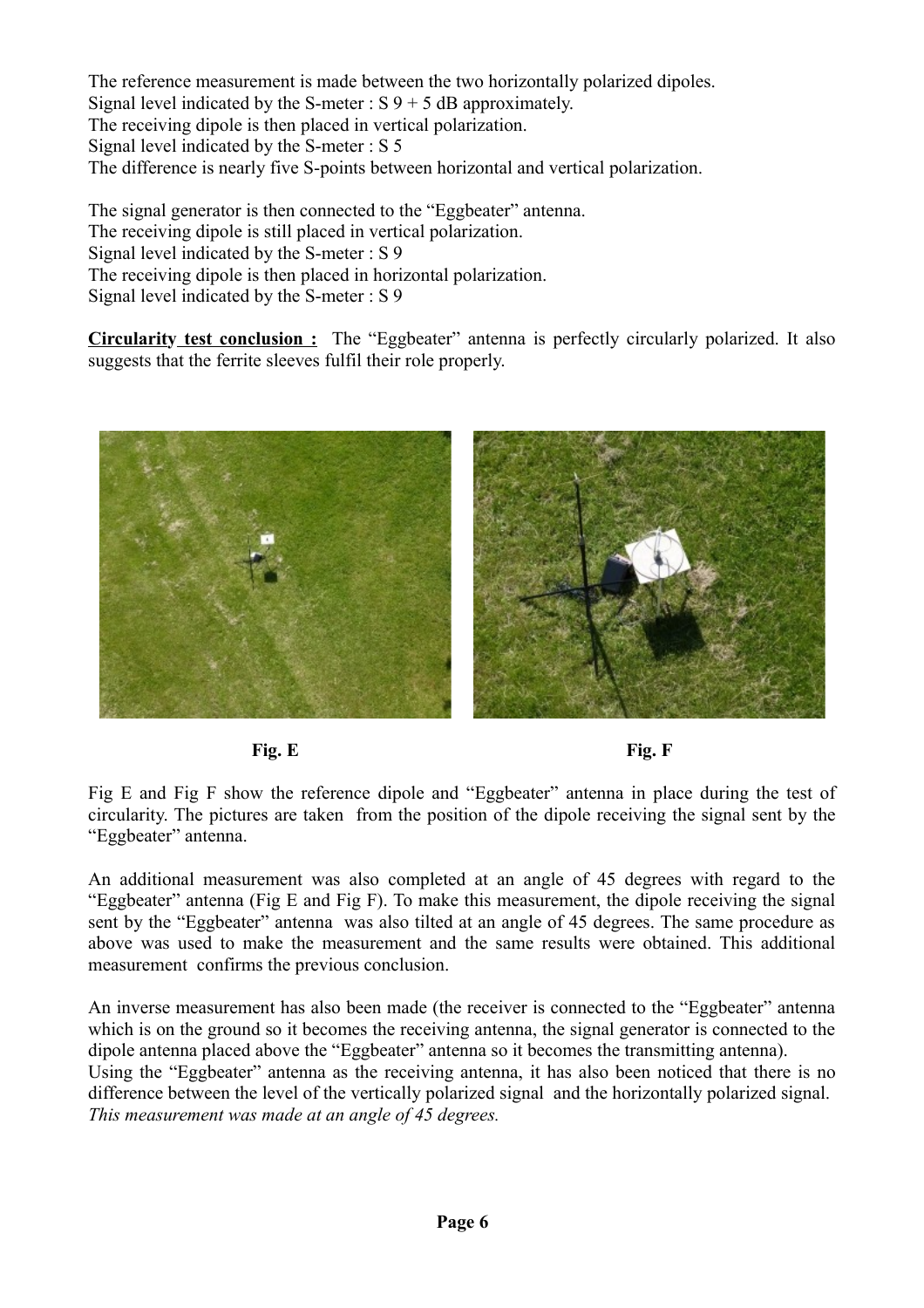#### **Linearity test n°. 1 : ("Eggbeater" antenna with reflector)**

The test performed is intended primarily to highlight the horizontal polarisation of the "Eggbeater" antenna in the horizontal plane.

#### **Method of measurement**

To make the reference measurement, a reference dipole is connected to the receiver and is placed near the "Eggbeater" antenna being tested. The "Eggbeater" antenna is used with its reflector. A horizontally polarized dipole is connected to the signal generator. It is placed at some distance (in this case about 30 meters) from the "Eggbeater" antenna so that the signal received on the S-meter does not exceed S-9. The three antennas are placed at the same height (about 1.5 meters). The reference measurement is made between the two horizontally polarized dipoles. Signal level indicated by the S-meter : S 9 The receiving dipole is then placed in vertical polarization. Signal level indicated by the S-meter : S 5

The receiver is then connected to the "Eggbeater" antenna and the dipole connected to the signal generator is placed in horizontal polarization. Signal level indicated by the S-meter : S 8

The dipole connected to the signal generator is then placed in vertical polarization. Signal level indicated by the S-meter : S 1

#### **Linearity test n°. 2 : ("Eggbeater" antenna without reflector)**

#### **Method of measurement**

The method used is the same as above. Here is the result.

The measurement is made between the "Eggbeater" antenna and the dipole connected to the signal generator placed in horizontal polarization.

Signal level indicated by the S-meter : S 9

The dipole antenna connected to the signal generator is then placed in vertical polarization. Signal level indicated by the S-meter : S 1

By removing the reflector the pattern diagram of the "Eggbeater" antenna is modified, and the angle of departure of the wave is lowered. Consequently, the signal coming from the signal generator is now stronger compared to the linearity test n<sup>o</sup> 1 ("Eggbeater" antenna with reflector).

**Linearity test conclusion** The polarization is perfectly linear and horizontal in the horizontal plane.

Remark : The level (S-1) of the vertically polarized signal received on the "Eggbeater" antenna is practically non-existent compared to the same signal recorded on the horizontal reference dipole (S-5). The rotating horizontal polarization is therefore much more effective.

During the different phases of the test, it was found that the signals received on the reference dipole were subject to fluctuations due to parasitic reflections. Such fluctuations are completely absent on the signals received by the "Eggbeater" antenna, making them particularly stable.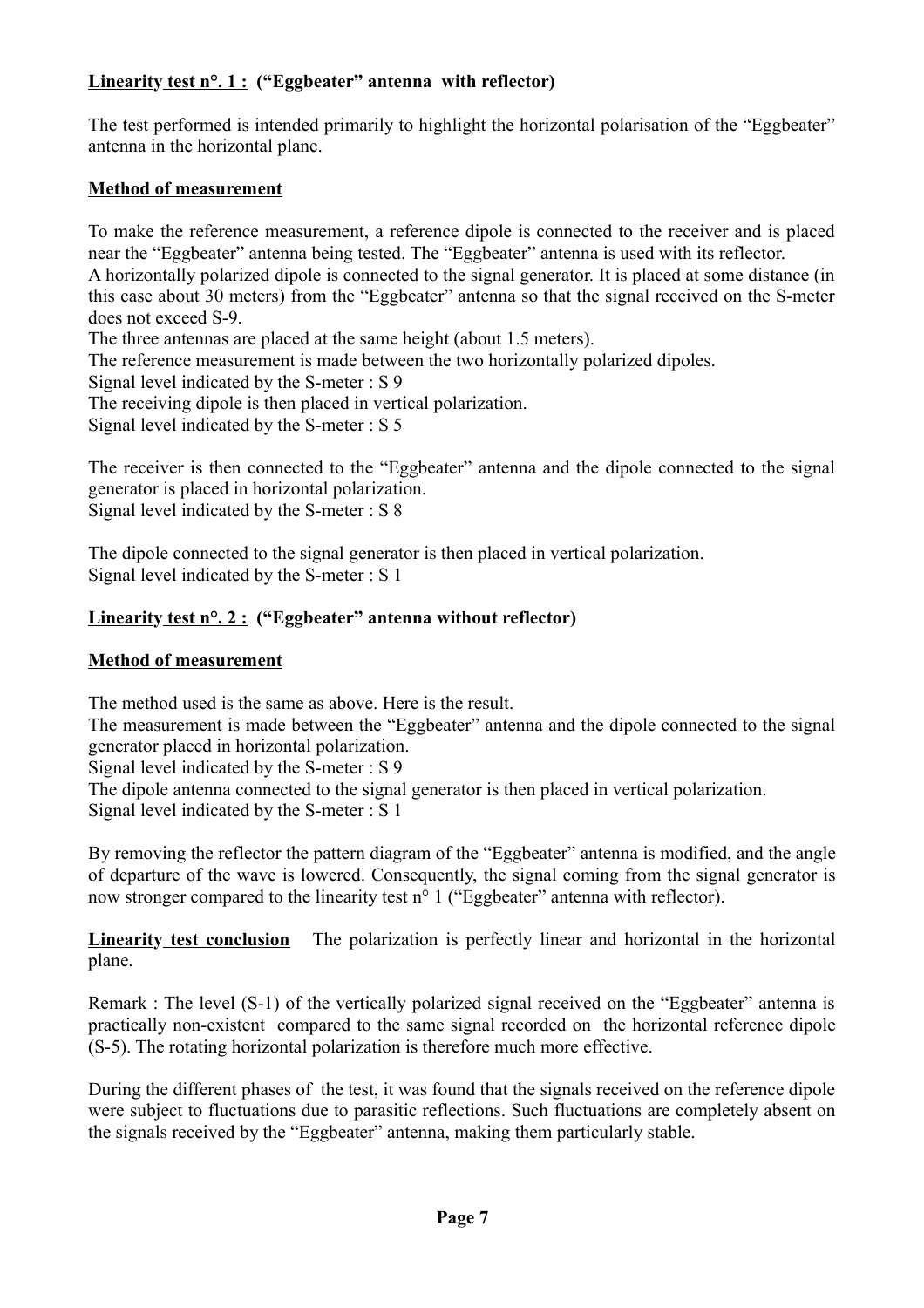Figure G shows the antennas used during this experiment. The dipole on the left is connected to the UHF signal generator. The dipole on the right of the picture is the reference dipole.



**Fig G**

#### **The "Eggbeater" antenna and terrestrial propagation**

The "Eggbeater" antenna will give very good results for contacts from valley to the top of mountains. It can be useful also to use this antenna for terrestrial communications when contacts are possible only by reflection on cliffs, walls, or objects more or less distant from the station. In other cases, the pattern diagram of the "Eggbeater" antenna is of no interest for terrestrial use. Direct ground wave communication can be used of course but without much performance. In this case the reflector must be removed, resulting in a flattening of the radiation pattern and lowering of the departure angle of the wave (see result of the "Linearity test n° 2) however at the expense of the gain.

#### **Conclusion**

The replacement of the 90 ohm phasing line section by a parallel two conductor low loss phasing system, an excellent match over the entire band, the use of ferrite cores to prevent pattern distortion and radiation loss, a "one lobe omni-directional (balloon like)" field pattern preventing fading and favouring high angles with a gain of 6 dB, a circular polarization, make this antenna in its class a top choice for **L**ow **E**arth **O**rbit satellite communications.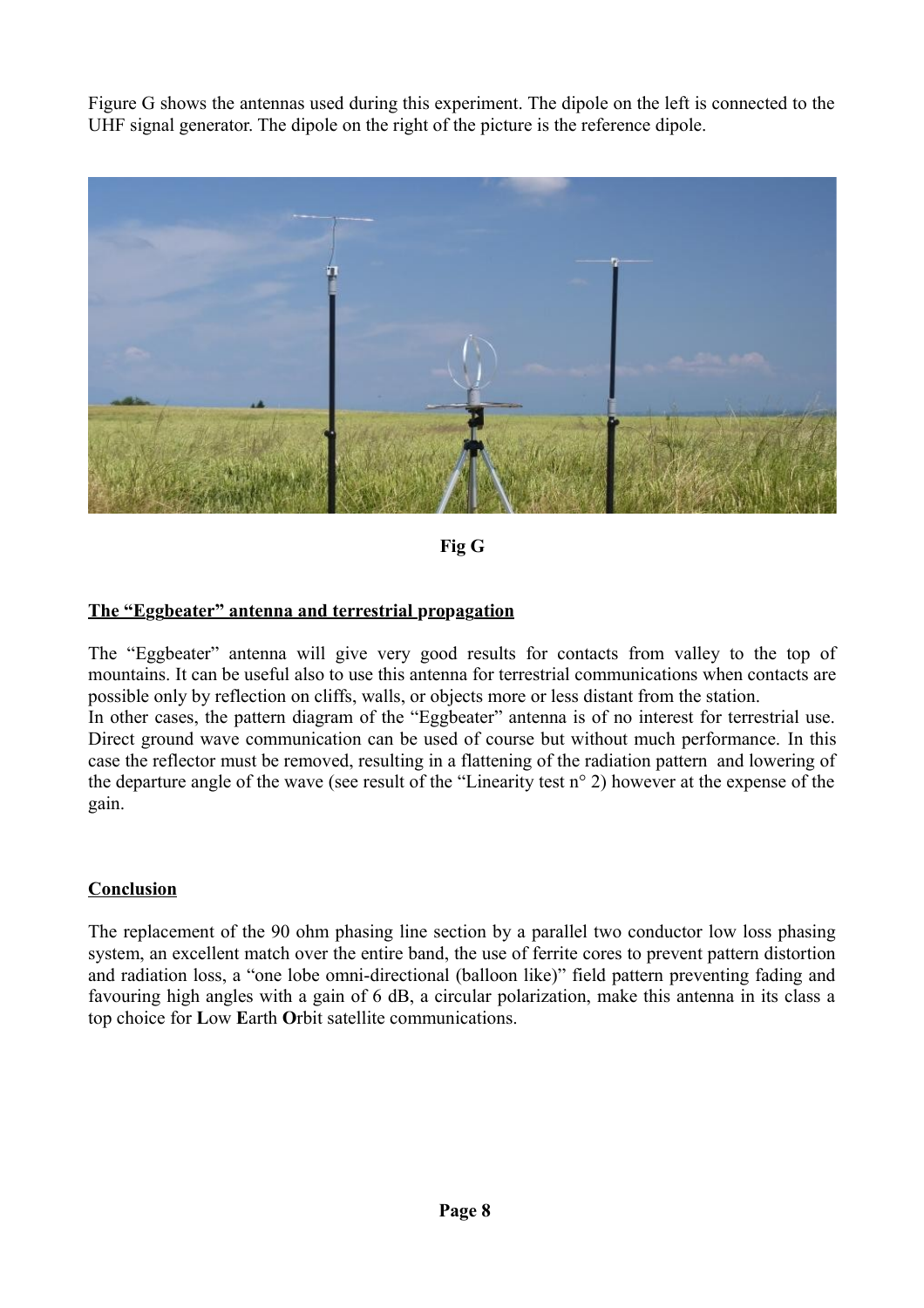

**F5VIF/P - UHF / VHF antennas**

#### **Bibliography**

The following works were useful to elaborate this "Eggbeater" antenna design. Click on the blue link to reach the article or the document.

A Ham's Guide to RFI, Ferrites, Baluns, and Audio Interfacing by Jim Brown K9YC : Link : <http://www.audiosystemsgroup.com/RFI-Ham.pdf>

Common-Mode Chokes by Chuck Counselman, W1HIS : Link : <http://www.yccc.org/Articles/W1HIS/CommonModeChokesW1HIS2006Apr06.pdf>

Balun and Transformer Core Selection by W8JI : Link : [http://www.w8ji.com/core\\_selection.htm](http://www.w8ji.com/core_selection.htm)

How to Choose Ferrite Components for EMI Suppression. Fair-Rite Products Corp. Link : [http://www.fair-rite.com/newfair/pdf/CUP Paper.pdf](http://www.fair-rite.com/newfair/pdf/CUP%20Paper.pdf)

Baluns and Ferrites Presentation Jacques Audet VE2AZX Link : <http://www.ve2azx.net/technical/BALUNS2006-ang.pdf>